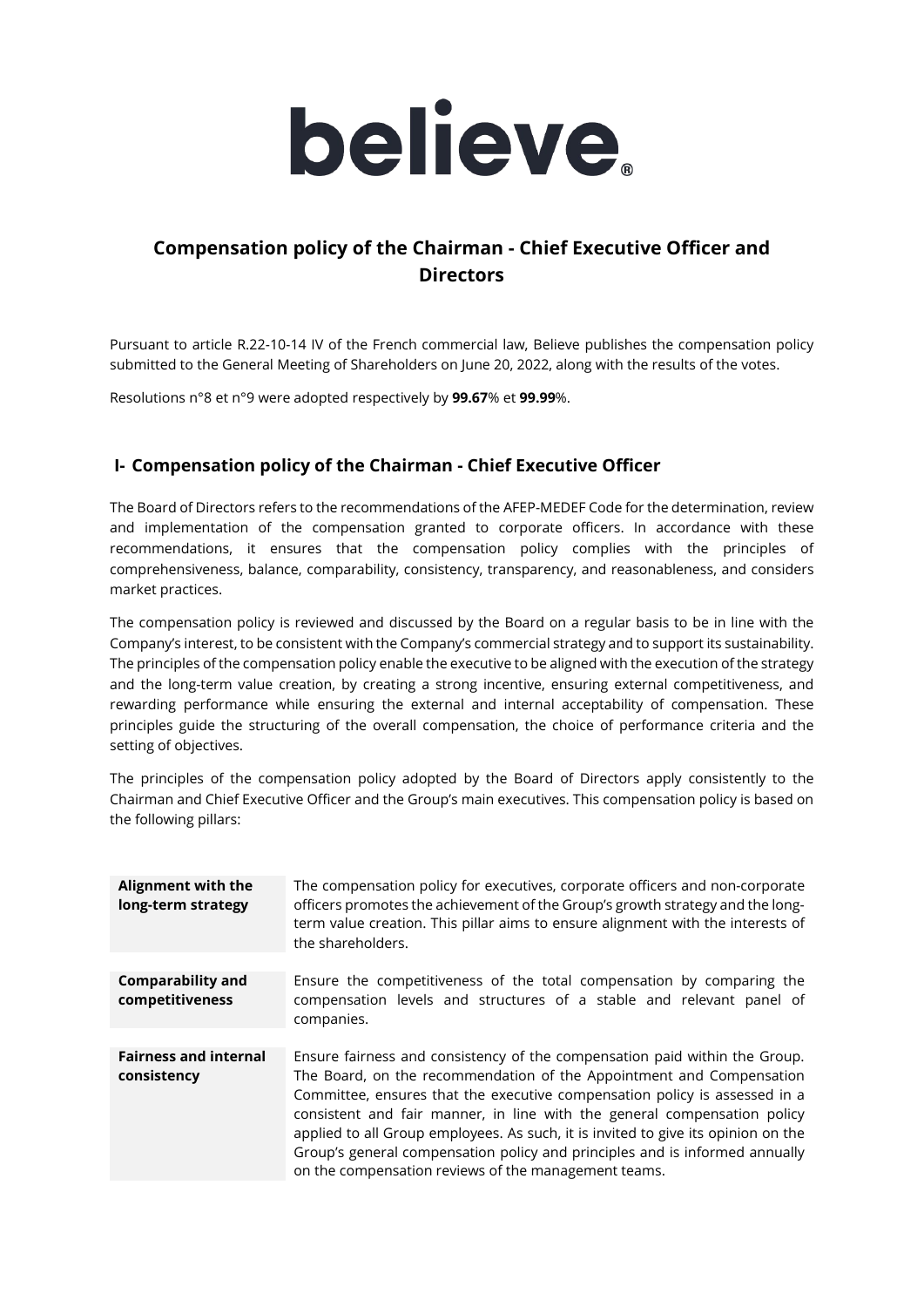In line with the corporate officers' compensation policy, the Board of Directors decided upon recommendation from the Committee for Appointment and Compensation during the March 17, 2022, meeting, to maintain for the 2022 fiscal year the general compensation structure for the Chairman and Chief Executive Officer, applicable in accordance with the 2021 fiscal year, and approved during the May 25, 2021 General Meeting of Shareholders.

Performance criteria and their weighting remain unchanged since 2021: financial objectives are defined according to the budget and CSR goals are aligned with fixed CSR Group policy goals.

### **1.1 Fixed compensation**

The fixed compensation is set at 233 333 euros for the fiscal year 2022. It remains unchanged since the fiscal year 2021 and represents 66,67% of the total annual compensation when targets are met.

### **1.2 Annual variable compensation**

The target amount of the variable compensation of Mr. Denis LADEGAILLERIE is €116,667, i.e. 50% of the fixed compensation. No minimum payment is guaranteed.

In the event of outperformance, the variable compensation may reach 66% of fixed compensation, i.e. €154,000.

The variable compensation criteria are in line with the principles of the compensation policy aligning the interests of the Chairman and Chief Executive Officer with the Group's strategy. The variable compensation is made up of financial and extra-financial performance criteria, the nature and weighting of which are defined according to the Group's strategic priorities.

The Board of Directors, on the recommendation of the Appointment and Compensation Committee, sets the annual targets to be achieved.

|                                 | <u>Target</u>                   |                 | <b>Maximum</b>                  |                 |
|---------------------------------|---------------------------------|-----------------|---------------------------------|-----------------|
| Criteria                        | As a % of fixed<br>compensation | On target bonus | As a % of fixed<br>compensation | On target bonus |
| <b>Financial criteria</b>       | 35%                             | 70%             | 51%                             | 102%            |
| Revenue growth                  | 17,5%                           | 35%             | 25,5%                           | 51%             |
| Adjusted EBITDA                 | 17,5%                           | 35%             | 25,5%                           | 51%             |
| <b>Extra-financial criteria</b> | 15%                             | 30%             | 15%                             | 30%             |
| Gender parity                   | 5%                              | 10%             | 5%                              | 10%             |
| Training rate                   | 5%                              | 10%             | 5%                              | 10%             |
| Rate of ambassadors             | 5%                              | 10%             | 5%                              | 10%             |

#### **Performance criteria**

#### **1.2.1 Financial criteria (70%)**

The financial performance criteria are based on ambitious revenue growth and operating income (adjusted EBITDA) targets, defined as per the budget.

Financial objectives are set and assessed each year by the Board of Directors on the recommendation of the Appointment and Compensation Committee with the support of the Audit Committee.

The allocation scale for these financial targets may vary between 0% and 25.5% of the fixed compensation, respectively, depending on the level of achievement.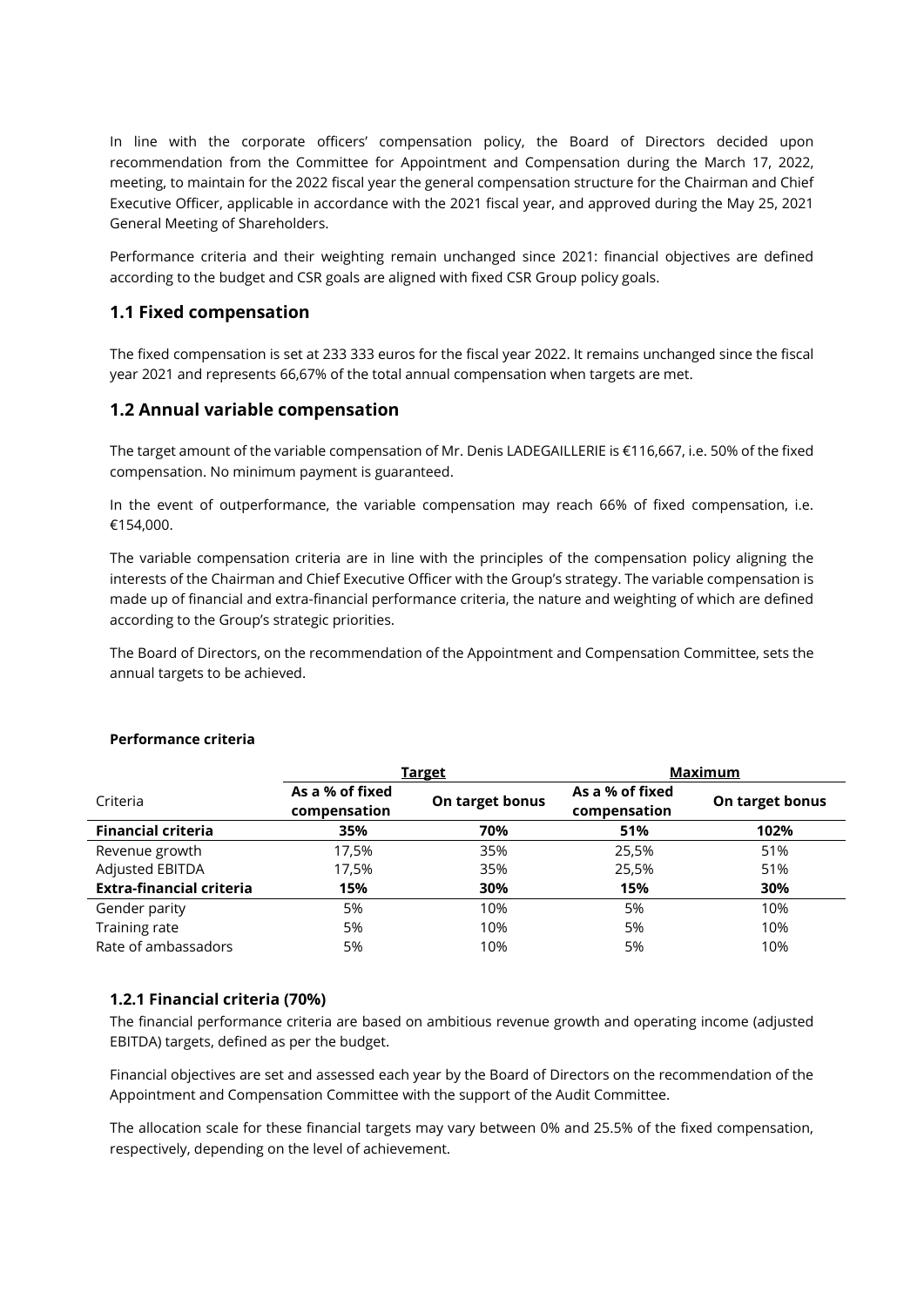Variable compensation is paid at 50% of the target variable compensation at a target achievement rate of 80% and follows linear interpolation for an achievement rate of between 80% and 100%. This compensation can reach 146% if the target is 120% achieved. No payment is due if targets are less than 80% achieved

### **1.2.2 Extra-financial criteria (30%)**

The extra-financial performance criteria are based on quantitative objectives in line with the implementation of the Group's CSR strategy.

CSR objectives are set and assessed each year by the Board of Directors on the recommendation of the Appointment and Compensation Committee with the support of the CSR Committee.

Variable compensation is only paid in the event of an achievement rate of 100%. No outperformance is applied. Each criterion is assessed separately.

The allocation scale for the extra-financial performance criterion varies between 0% and 15% of the annual fixed compensation depending on the level of achievement of each objective.

#### **1.3 Long-term variable compensation**

The Chairman and Chief Executive Officer, who owns 12.67% of the Company, does not receive long-term variable compensation, in cash or equity.

The Board of Directors, on the recommendation of the Appointment and Compensation Committee, considered that alignment with the long-term interests of the Company's shareholders is ensured to the extent that Mr. Denis LADEGAILLERIE is a significant shareholder of the Company.

### **1.4 Compensation allocate for the term of office as director**

As the compensation awarded for the office of director is only granted to independent directors, the Chairman and Chief Executive Officer does not receive any compensation for his office as a director of the Company.

### **1.5 Severance pay**

The Chairman and CEO will not receive any severance pay.

### **1.6 Non-compete compensation**

In order to protect the legitimate interests of the Group and its development in a highly-specialized sector, the Chairman and CEO would be subject, in the event of his departure, to a non-compete undertaking for a period of 24 months and would receive a monthly lump-sum payment equal to 50% of the highest average monthly fixed and variable compensation received during the 12- to 24–month period preceding the end of his term of office.

Any breach of the non-compete obligation would oblige the Chairman and Chief Executive Officer to repay the monthly non-compete indemnities already received and, where applicable, the Company would no longer be required to pay the monthly non-compete indemnities for the remaining period until the end of the twoyear period and would reserve the right to claim damages for unfair competition.

At the end of the Chairman and Chief Executive Officer's term of office, the Board of Directors may decide to waive the non-compete obligation, the Chairman and Chief Executive Officer then being free from all the constraints of the non-compete obligation and the Company released from any commitment to pay the Chairman and Chief Executive Officer any non-compete compensation.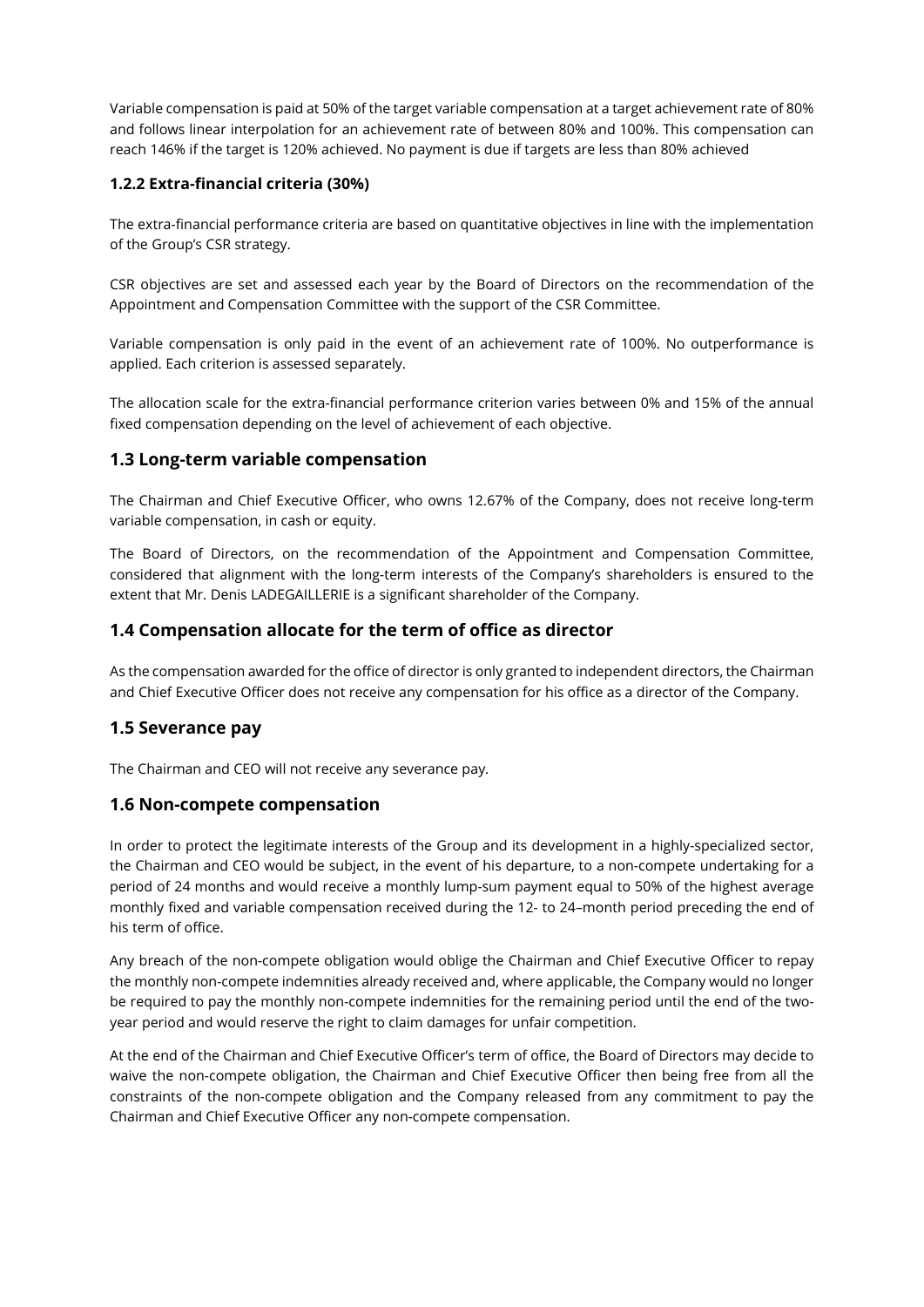## **1.7 Other elements of compensation**

The Chairman and Chief Executive Officer has no employment contract and does not benefit from any other element of compensation in respect of his office such as:

- Multi-year variable compensation;
- Extraordinary compensation;
- Supplementary pension plan.

### **1.8 Benefits in kind**

The Chairman and Chief Executive Officer receives no in kind benefit.

### **1.9 Waiver in exceptional circumstances**

No element of compensation, benefits or commitments of any kind may be awarded or paid by the Company if it does not comply with the compensation policy approved by the General Meeting of Shareholders.

However, in exceptional circumstances, the Board of Directors may waive the application of the compensation policy if this waiver is temporary, in the corporate interest and necessary to guarantee the sustainability or viability of the Company in accordance with the provisions of Article L. 22-10-8 of the French Commercial law.

The Board has decided to include this option in the compensation policy, when these exceptional circumstances arise from external events independent of a decision by the Company and may have an impact on the criteria previously approved by the General Meeting.

The Board, on the recommendation of the Appointment and Compensation Committee, may adjust one or more criteria for annual variable compensation.

If such an exemption is used by the Board, the changes will be made public after Board meeting that approved them, it being understood that these adjustments must be justified and ensure the consistency of the interests of shareholders with those of executive directors.

In accordance with Article L. 22-10-34 of the French Commercial law, this practice would remain subject to the binding vote of the shareholders and the corresponding variable compensation would only be paid after approval by the next General Meeting.

### **1.10 Claw back clause**

The compensation policy does not provide for any specific variable compensation repayment mechanism.

# **II. Compensation policy of Directors**

On the recommendation of the Appointment and Compensation Committee, the Board of Directors freely distributes among its members the total annual amount allocated to the compensation of the Board by the General Meeting of Shareholders.

The Board examines the relevance of the level of directors' compensation in light of the duties and responsibilities of each director. The Board also relies on benchmarks carried out on companies of similar size.

Within the Board, only independent directors receive compensation for the performance of their office. This compensation is composed of:

• a fixed portion, in view of their duties as directors and, where applicable, as non-voting members or Chairman of a committee, it being specified that this portion is prorated for directors who joined or left the Board of Directors during the fiscal year,